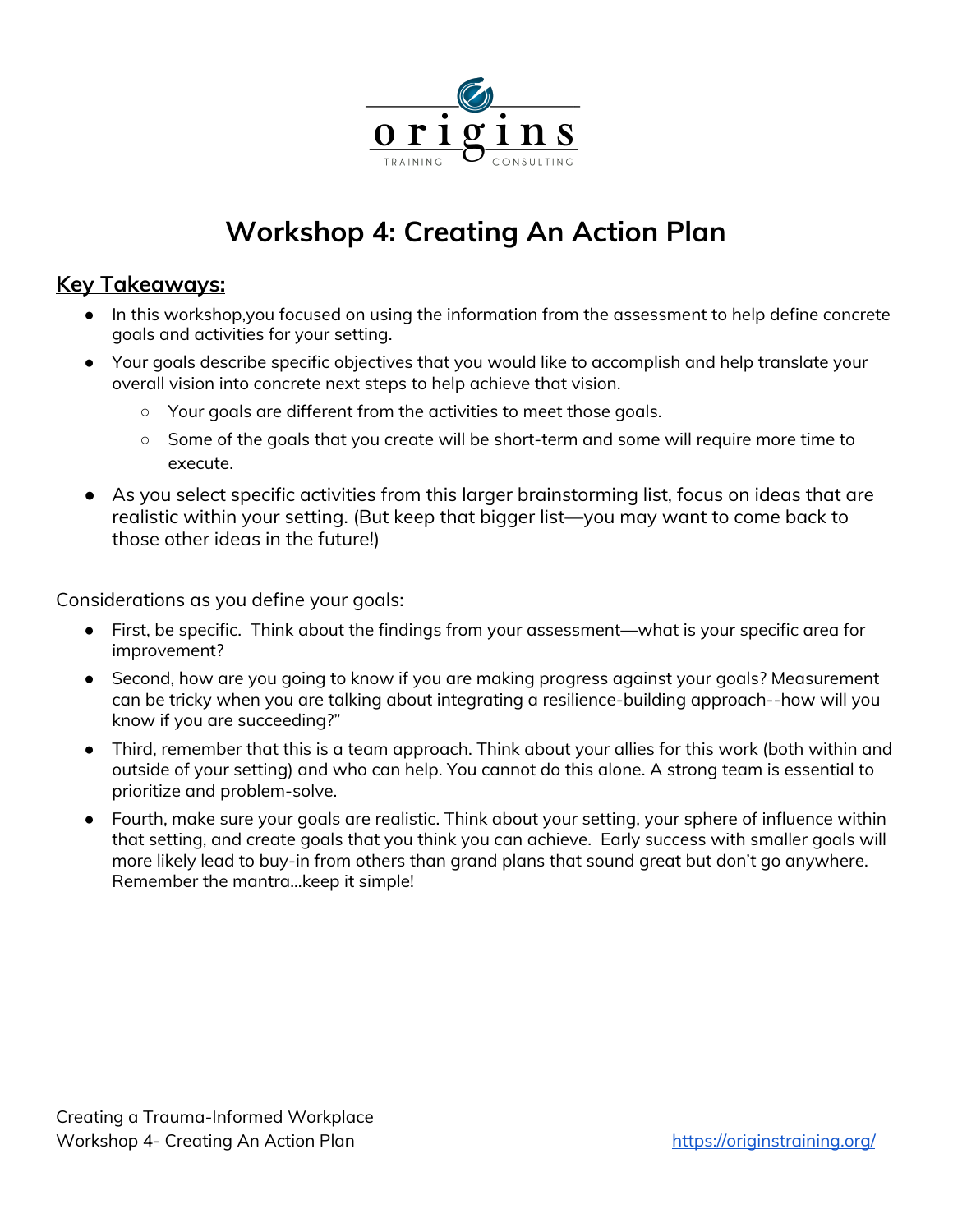

Considerations for brainstorming activities:

- Keep an open mind. Don't dismiss anything (yet!) because of a perceived lack of resources or other challenges
	- Think big (and think small!)
	- Be as inclusive as possible in this step in order to get ideas and solutions from other colleagues, community members, and clients
	- Brainstorming is a team sport. Look at the table you have set for your team. Is anyone missing? Whose voices are not included? How might you include them?
- Don't forget--getting started is often half the battle! Don't let the fear of making mistakes keep you from taking action.
- In addition to brainstorming ideas for new activities, consider what activities you CONTINUE to help achieve the goals you defined (and anything you may want to STOP!)

**Activity:** Work through the following questions either individually or as part of your Resilience Champion team. (You may use the worksheets as a tool to support the activity.)

- **1. Brainstorm your activities:** For each goal you have defined, brainstorm potential activities to help you achieve your goal. In addition to thinking about activities you may want to START, be sure to consider any activities you want to CONTINUE (and any current activities you may want to STOP). For those activities you want to CONTINUE, are there any changes you need to make?
- **2. Refine your list:** From your initial brainstorming list, choose 1-3 specific activities that you would like to focus on *for now.* Remember...these activities could be new activities you would like to START, existing efforts that you would like to CONTINUE, or activities you would like to STOP.
- 3. **Organize your action team:** How will your team work together to implement these activities?
	- For each goal you defined, what are the 1-3 activities you will focus on to help you achieve it? Are any of these activities things you are already doing (or things you plan to stop?)
	- How will your action team be organized to help you implement these activities?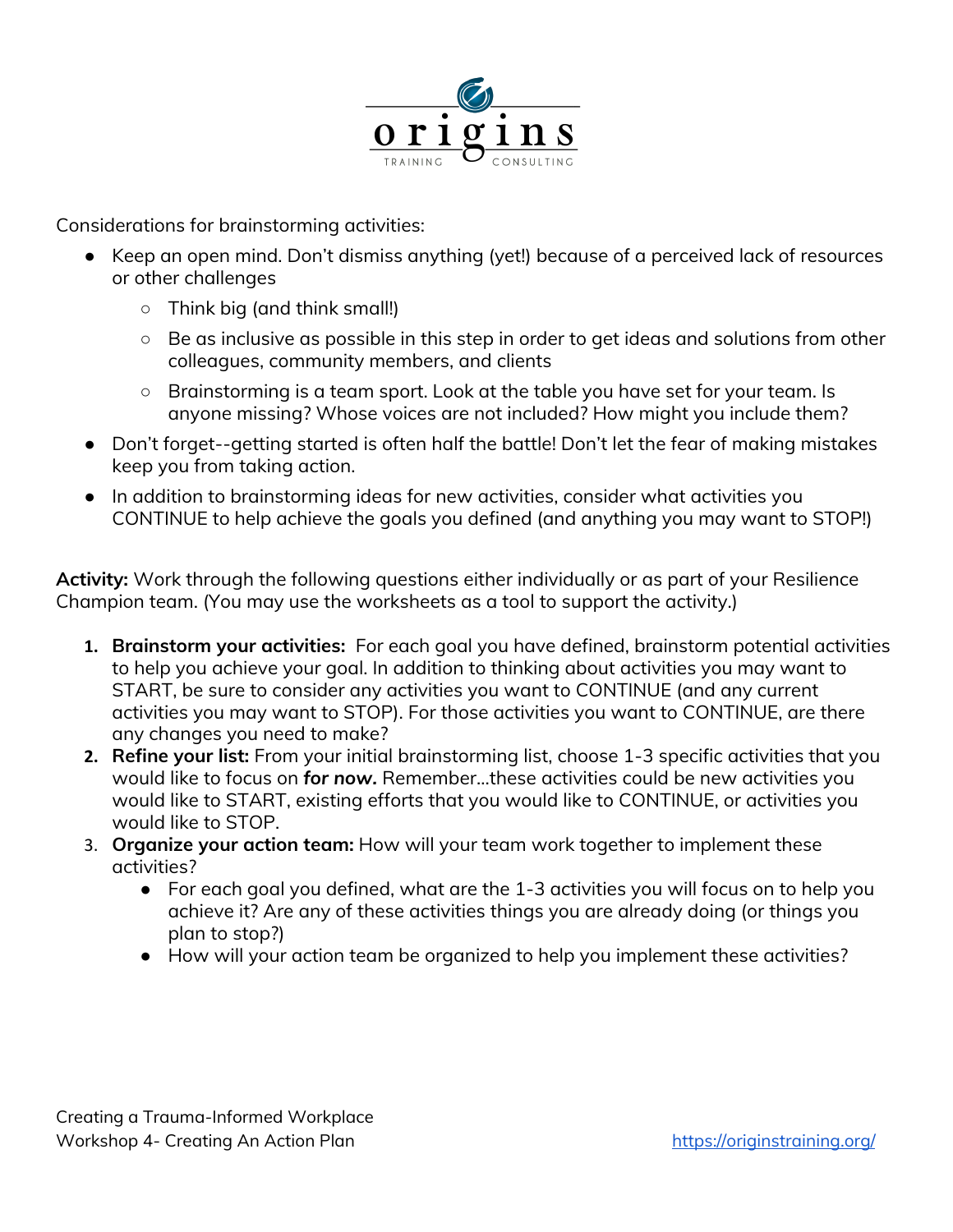

## **Defining your Goals**



*Review the results from the assessment. Use this worksheet as a guide to help you and your team define your goals. You may want to organize your goals to line up with the buckets that you used in your assessment.*

### 1. **Specific**

When a goal is too broad, it can feel overwhelming. That feeling can lead to procrastination or avoidance. When a goal is clear and specific, you can focus your efforts and stay motivated to achieve it. When creating your goal(s), try to answer the five "W" questions:

- **What** do I want to accomplish?
- **Why** is this goal important?
- **Who** is involved?
- **Where** is it located?
- **Which** resources or limits are involved?

### 2. **Measurable**

How do we know that we are making progress? Is it because we are seeing fewer suspensions in a school or less turnover in staff? Staying on top of change not only makes funders happy but also keeps us motivated. This work can feel overwhelming at times so finding a way to track your progress and stay motivated is critical... You may want to set some milestones to keep your team on track. Assessing progress helps you to stay focused, meet your deadlines, and feel the excitement of getting closer to achieving your goal.

A measurable goal should address questions such as:

- How much?
- How many?
- How will I know when it is accomplished?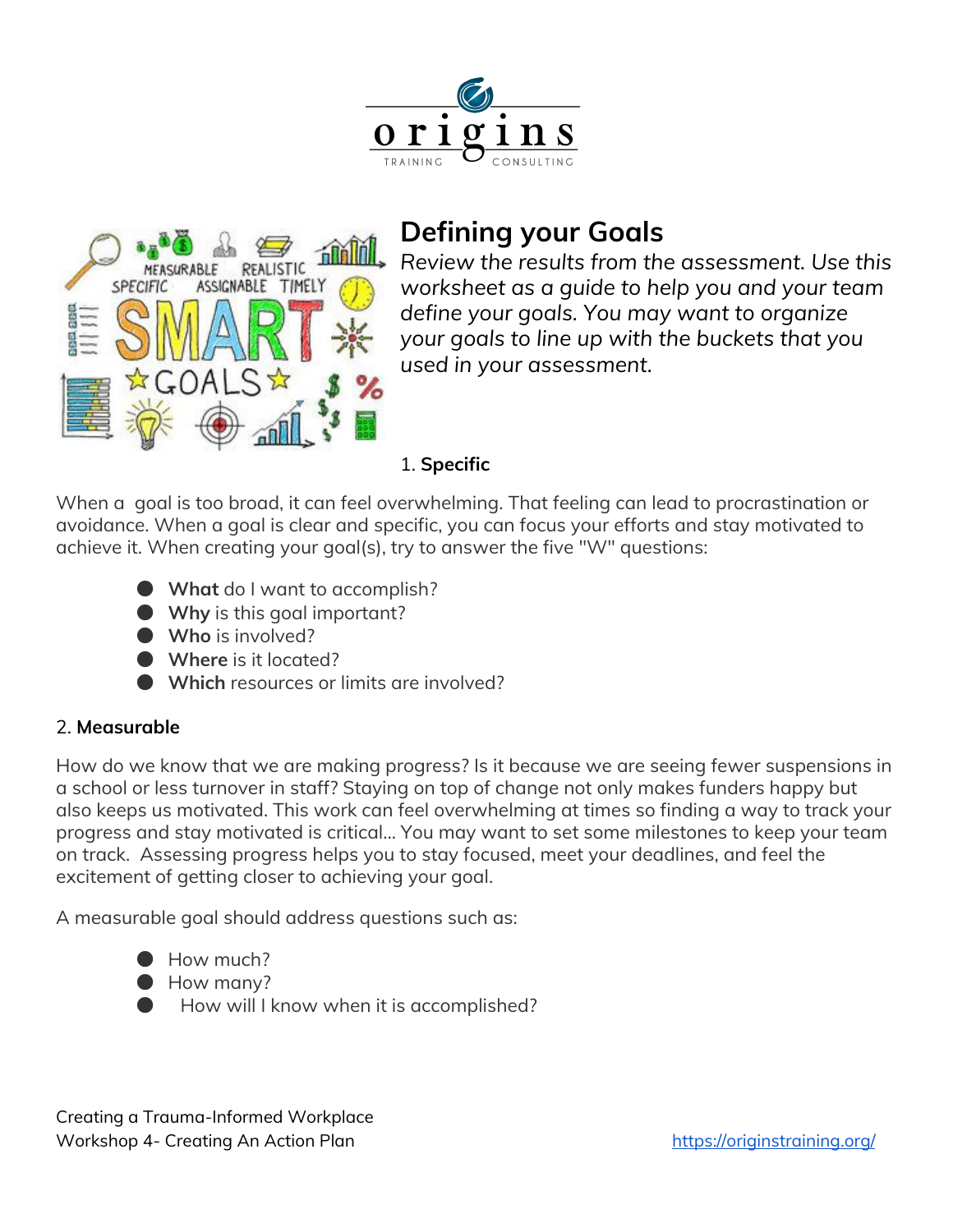

#### 3. **Assignable**

SMART goals are assignable. My grandmother always said, "two heads are better than one!" Goals, whether they are large or small, are best achieved with the support and collaboration of many. Figure out who is in your corner and how they might contribute to what is needed to achieve the goal.

An assignable goal will usually answer questions such as:



● Who is responsible for each specific piece?

#### 4. **Realistic**

We know that if our work does not connect to our heart, we will give up. This work is a marriage of head and heart. When working with a team, it is vital to have a conversation about how to balance the two. Sometimes your head can help bring your heart out of the clouds.

A realistic goal can answer "yes" to these questions:

- Does this seem worthwhile and within my reach?
- $\bullet$  Is this the right time?
- Does this match our other efforts/needs?
- $\bullet$  Am I the right person to reach this goal?
- Am I ready and willing to commit to this goal?

### 5. **Timely**

Successful projects have a target date. There may be many steps throughout the process (as mentioned above) to keep you and the team on track. This part of the SMART goal criteria helps to prevent everyday tasks from taking priority over your longer-term goals. A time-related goal will usually answer these questions:

- When?
- What can I do six months from now?
- What can I do six weeks from now?
- What can I do today?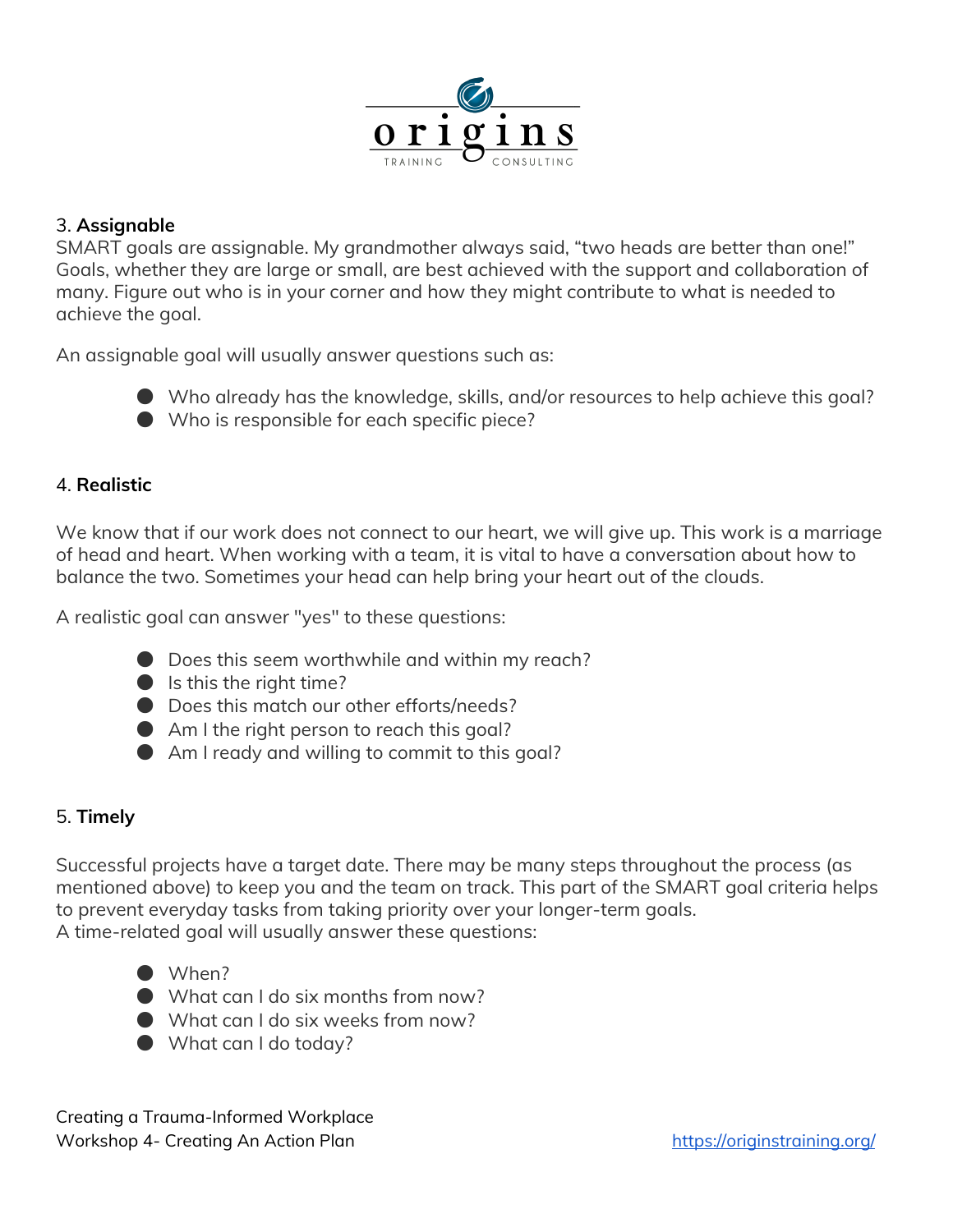

## **Define your Goals**

Use the following lines to create a SMART goal based on the findings from your assessment for your setting.

| <b>Assessment Findings</b> |  |
|----------------------------|--|
|                            |  |
| Goal                       |  |
|                            |  |

## **Revising your Goals**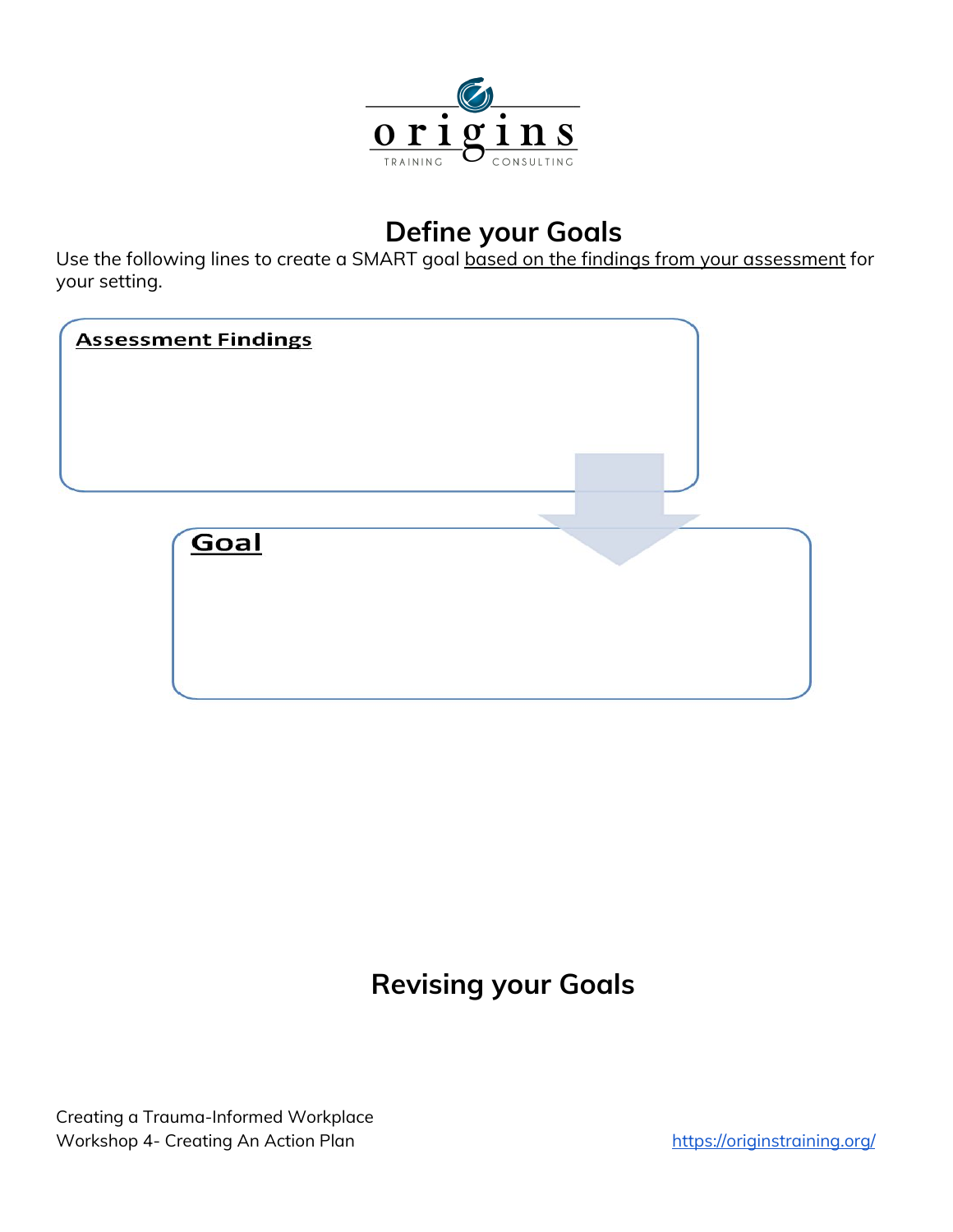



## **Brainstorming Action Steps**

Use this worksheet to identify activities you want to CONTINUE in your setting.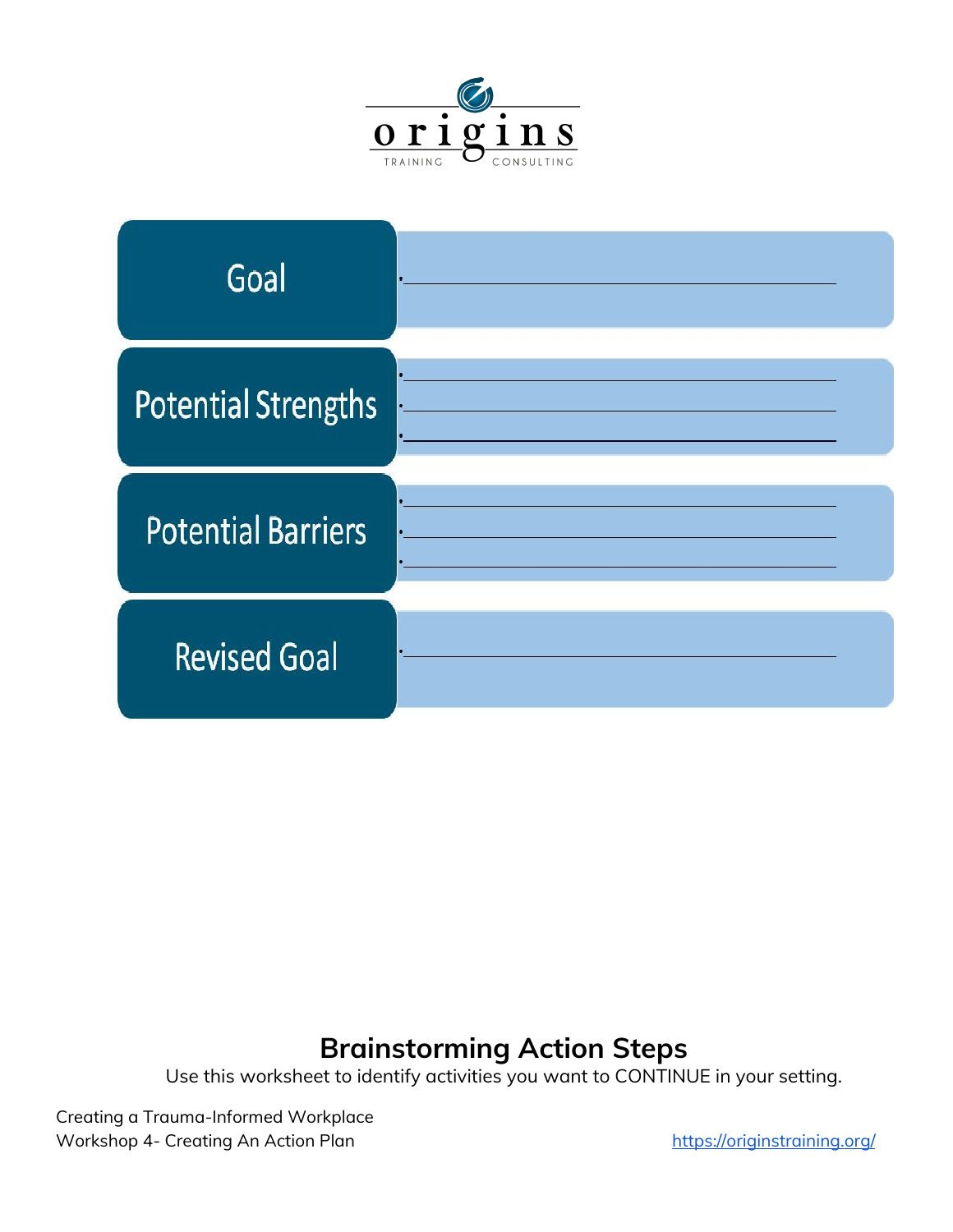

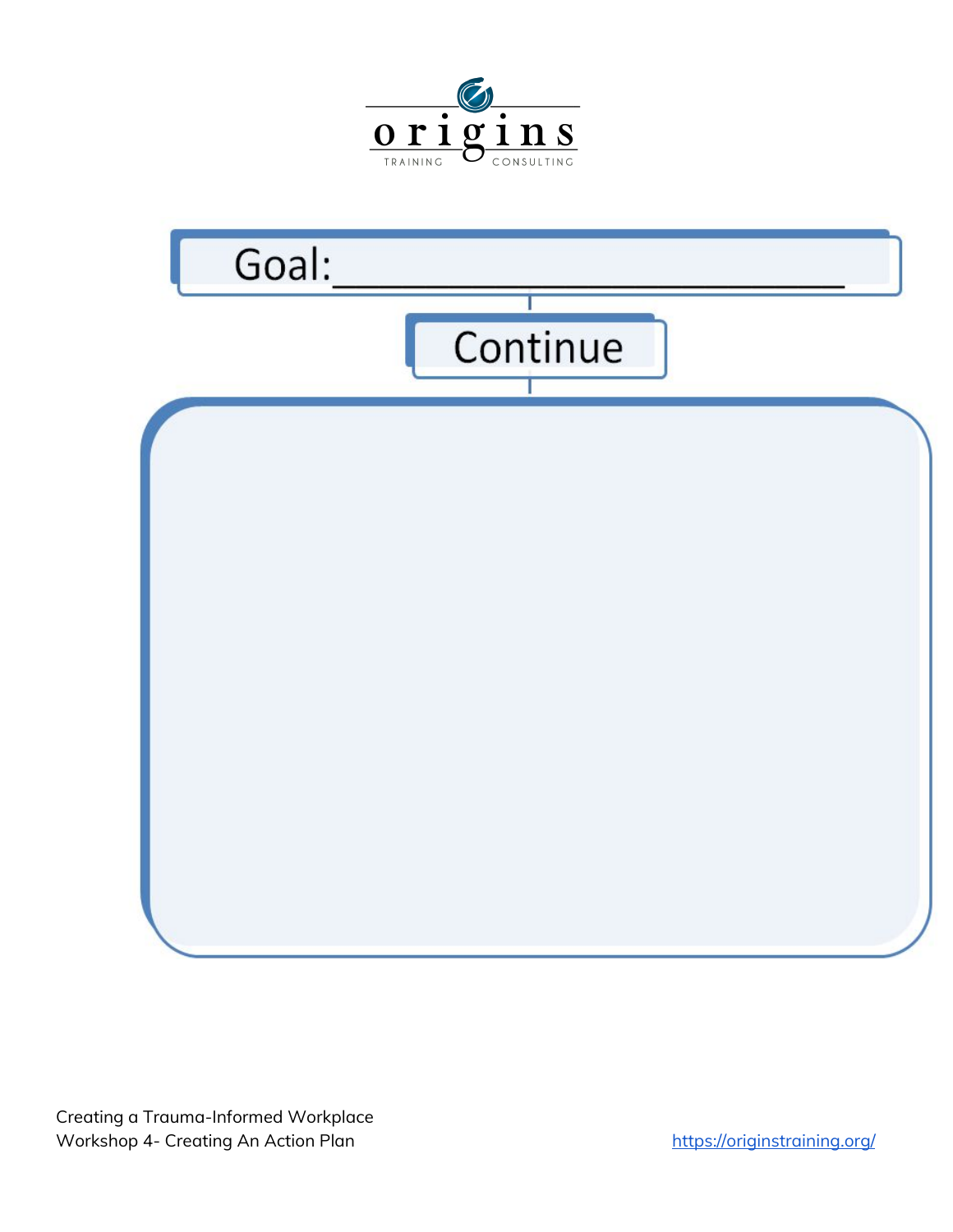

### **Use this worksheet to identify activities you want to START in your setting.**